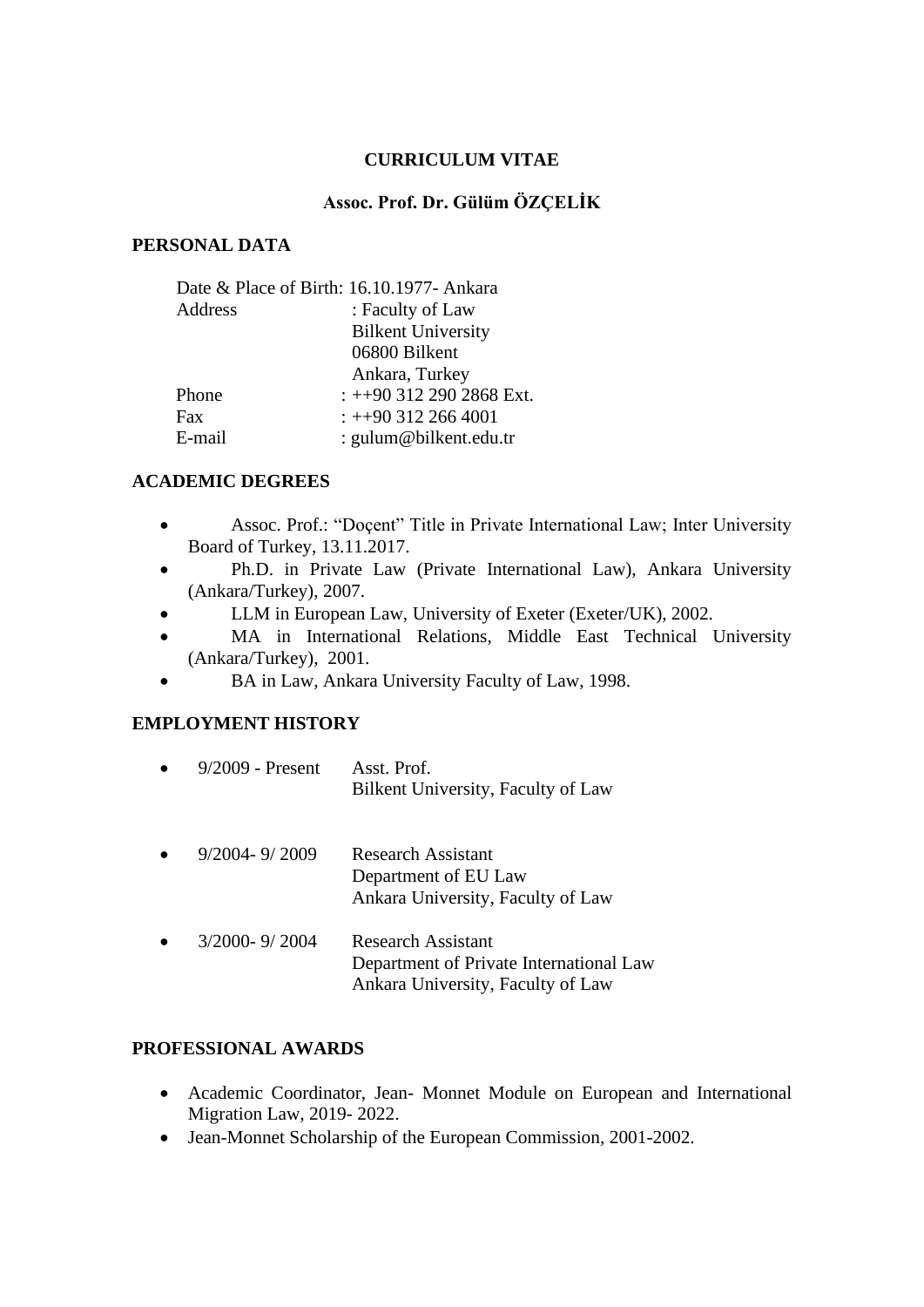- Phd Research Scholarship, Max-Planck-Institut Für Auslandisches und Internationales Privatrecht, Hamburg/ Germany, May-August 2005.
- Phd Research Scholarship, Max-Planck-Institut Für Auslandisches und Internationales Privatrecht, April- June 2004.
- Sasakawa Young Leaders Phd Scholarship (2007-2008)

# **HONORS, SCHOLARLY AND PROFESSIONAL DUTIES AND ACHIEVEMENTS**

- Researcher, Project on Artificial Intelligence and Law, The Scientific and Tecnological Research Council of Turkey (2019-2021).
- Member of Delegation of the Republic of Turkey to the Hague Conference on Private International Law, 4<sup>th</sup> Meeting of the Special Commission on the Draft Judgments Convention, 23- 29 May 2018, The Hague/ The Netherlands.
- Member of Team Europe, EU Delegation to Turkey, 2011- Present.
- Member of Editorial Board of Marmara Journal of European Studies, 2009-Present.
- Member of Jean Monnet Scolarship Committee, 2010- Present.
- Member of Fulbright Scholarship Committee, 2013-2015.
- Post-Doctoral Research, University of Fribourg, Switzerland, 2007-2008.

# **MEMBERSHIPS**

- European Association of Private International Law, 2020- Present.
- RedCOMPARA, international network of scholars established by the University of Valencia (Spain), 2010- Present.
- Ankara Bar Association, 1999- Present.

# **SELECTED CONFERENCES, SEMINARS AND WORKSHOPS**

- Use of AI-Based Technologies in International Commercial Arbitration, Özyeğin University Faculty of Law, 19.11.2021.
- SDG 5: Gender Equality, Conference on "The Private Side of Transforming our World - UN Sustainable Development Goals 2030 and the Role of Private International Law", Hamburg, 9-11 September 2021.
- Parallel Proceedings in Arbitration, Marmara University& ISTAC, 31 March 2021.
- Recognition of Status Acquired Abroad: Assessments on Polygynous and Child Marriages, Symposium on Women, Family and Child Law, İstanbul University Faculty of Law, 8-9 March 2021.
- Gender Equality in Private International Law (SDG 5), SDG 2030 and Private International Law, Workshop, Max Planck Institute for Comparative and International Private Law, 10-11 September 2020.
- Legal Status and Rights of Syrian Nationals in Turkey, Bilkent University Career in Law Student Club Annual Forum, 29 February 2020, Ankara.
- The Readmission Agreement in Light of Turkish and EU Migration Policies, Ankara University Faculty of Political Science, 20 December 2019.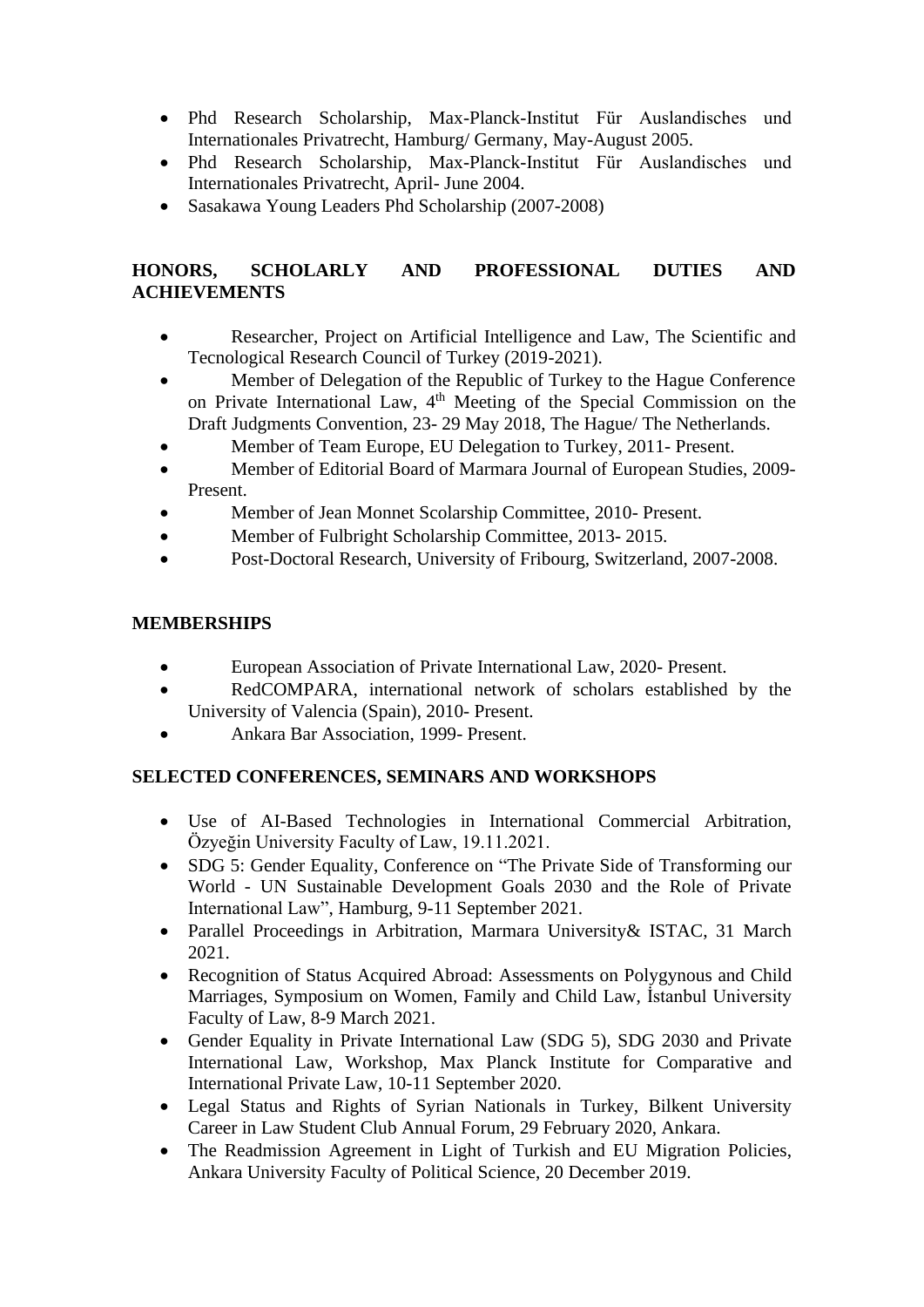- Security for Costs in International Civil Procedure and Human Rights: Analysis of Turkish Law in Light of the European Convention on Human Rights, 8<sup>th</sup> Journal of Private International Law Conference, University of Munich, 14 September 2019.
- International Lis Pendens, Symposium on the Contemporary Problems of Private International Law, Antalya, 19- 20 April 2018.
- Obligation of Foreigners' Regarding Security for Costs under Article 48 of the Act on Private International Law and International Procedure, Symposium on the Act on Private International Law and International Procedure on its 10th Anniversary, Çankaya University, Ankara, 7-8 December 2018.
- Deportation of Foreigners from Turkey, Symposium on the Rights of Foreigners under the Foreigners and International Protection Act, Ankara University, Ankara, 22 October 2014.
- Law Applicable to Maintenance Obligations in Turkish Private International Law, Recovery of Maintenance in the European Union and Worldwide-Heidelberg Conference, Heidelberg, 5- 8 March 2013.
- Law Applicable to Divorce and Legal Seperation under the Rome III Regulation, Kadir Has University Faculty of Law, İstanbul, 25 November 2011.
- Application of the Brussels I Regulation and property disputes in Cyprus: Reflections on the Orams Case, 4th Journal of Private International Law Conference, Milan, 14-16 April 2011.
- The Institutional Structure of the EU after the Lisbon Treaty, Ankara University Faculty of Law, 10 May 2010, Ankara.
- Judicial Reform in Accession Process, Ankara Bar Association, Ankara, 6 April 2006.
- Act on the Right to Information and Its Implementation in Turkey, International Conference on Right to Environmental Information, Ankara, 26-27 September 2005.
- The Institutional Structure and the Judicial Mechanism in the EU, Ankara Bar Association, Ankara, March 2010.
- The Institutional Structure and the Judicial Mechanism in the EU, Ankara Bar Association, Ankara, March 2009.
- Fundamental Principles of European Community Law in the Light of the Decisions of the European Court of Justice, Istanbul Governor's Office, İstanbul, June 2007 (as a member of EU Information Network- Train Europe Project (Delegation of the European Union to Turkey).
- The Institutional Structure of the EC/ EU, Ankara Bar Association, Ankara, April 2007.
- The EU and Its Institutions, Istanbul Governorship, Ankara, March 2007 (as a member of EU Information Network- Train Europe Project (Delegation of the European Union to Turkey).
- Fundamentals of the Institutional Law of the EC/ EU, Ankara Bar Association, Ankara, March 2006.

# **TEACHING**

## Undergraduate Courses (also open to Graduate Students):

Law 304 Private International Law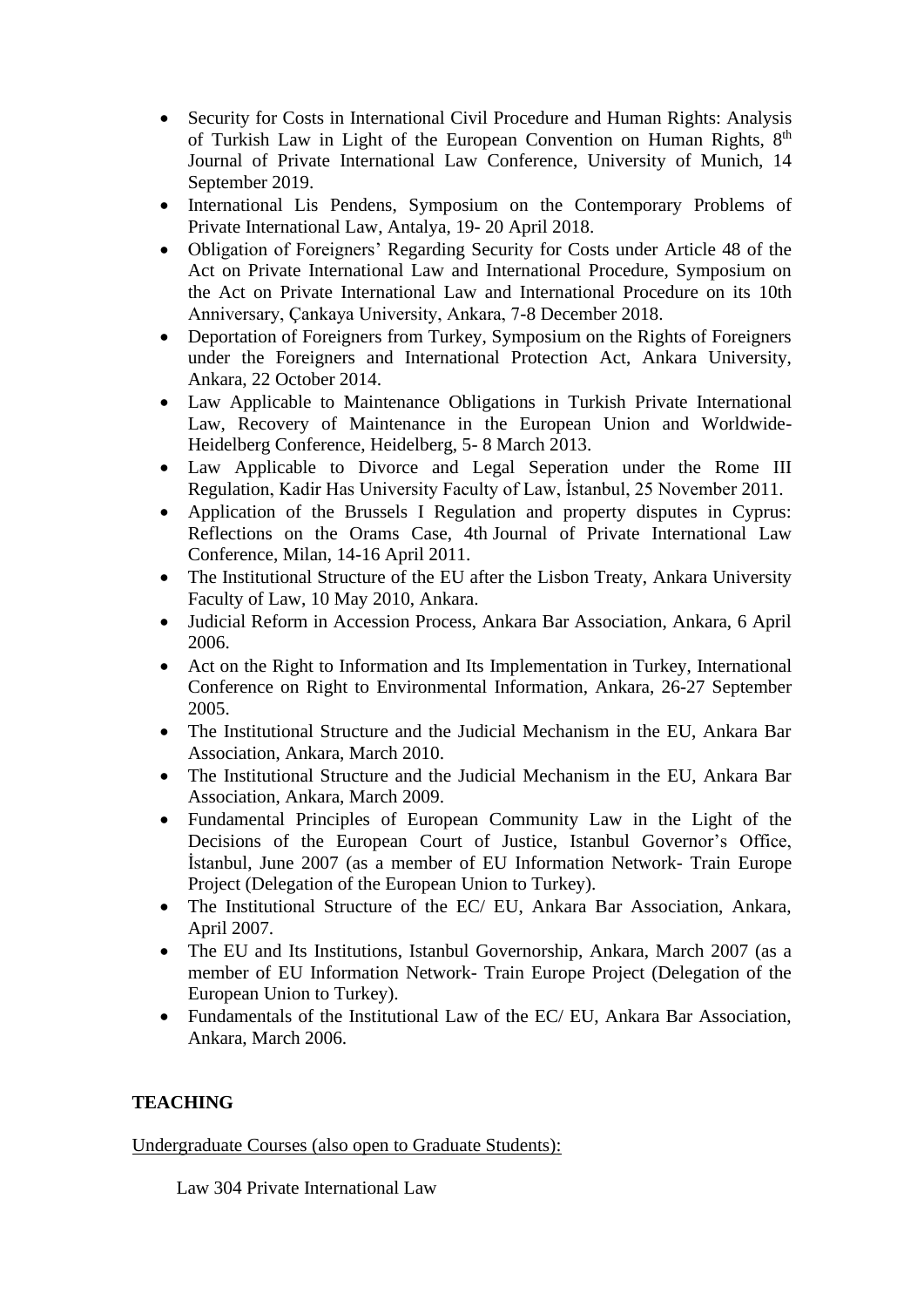Law 406 International Business Law/International Commercial Arbitration Law 453 EU Private International Law Law 482 European and International Migration Law Law 413 European Union Law Law 427 Citizenship and Foreigners Law Law 467 International Family Law Law 376 Selected Topics in English Law Law 460 Legal Aspects of EU- Turkey Relations Law 424 EU Substantive Law

### **GRADUATE STUDENT SUPERVISION**

Anıl Sena Bayındır, LLM, "Patentability of Artificial Intelligence Generated Inventions", Bilkent University (2019-2021).

Belkıs Vural- Çelenk, PhD, "Application of Third Country Overriding Mandatory Rules- Analytical Comparison of Swiss, Turkish and European Union Law", University of Lucerne/Switzerland, PhD Dissertation Supervisor with Prof. Dr. Andreas Furrer (2014- 2018).

### **SCHOLARLY PUBLICATIONS**

#### **Ph.D. Dissertation**

Bill of Lading in Conflict of Laws (Konişmentodan Doğan Kanunlar İhtilâfı), 9/2007, Prof. Dr. Tuğrul Arat, Ankara University.

#### **Published Books**

Parallel Proceedings in International Civil Procedure (Milletlerarası Usul Hukukunda Paralel Davalar), Ankara: Yetkin, 2016 (Monograph).

#### **Edited Books**

EU after the Lisbon Treaty: Free Movement and Policies (Lizbon Antlaşması Sonrası Avrupa Birliği: Serbest Dolaşım ve Politikalar), Ed. 2, Ankara: Seçkin, 2012 (Editor with Belgin Akçay).

EU after the Lisbon Treaty: Free Movement and Policies (Lizbon Antlaşması Sonrası Avrupa Birliği: Serbest Dolaşım ve Politikalar), Ed. 1, Ankara: Seçkin 2010 (Editor with Belgin Akçay).

Materials on International Commercial Arbitration (Ticarî Tahkimi Düzenleyen Temel Metinler), Ankara: Turhan, 2001 (Editor with Turgut Turhan, Rifat Erten, Sedat Sirmen).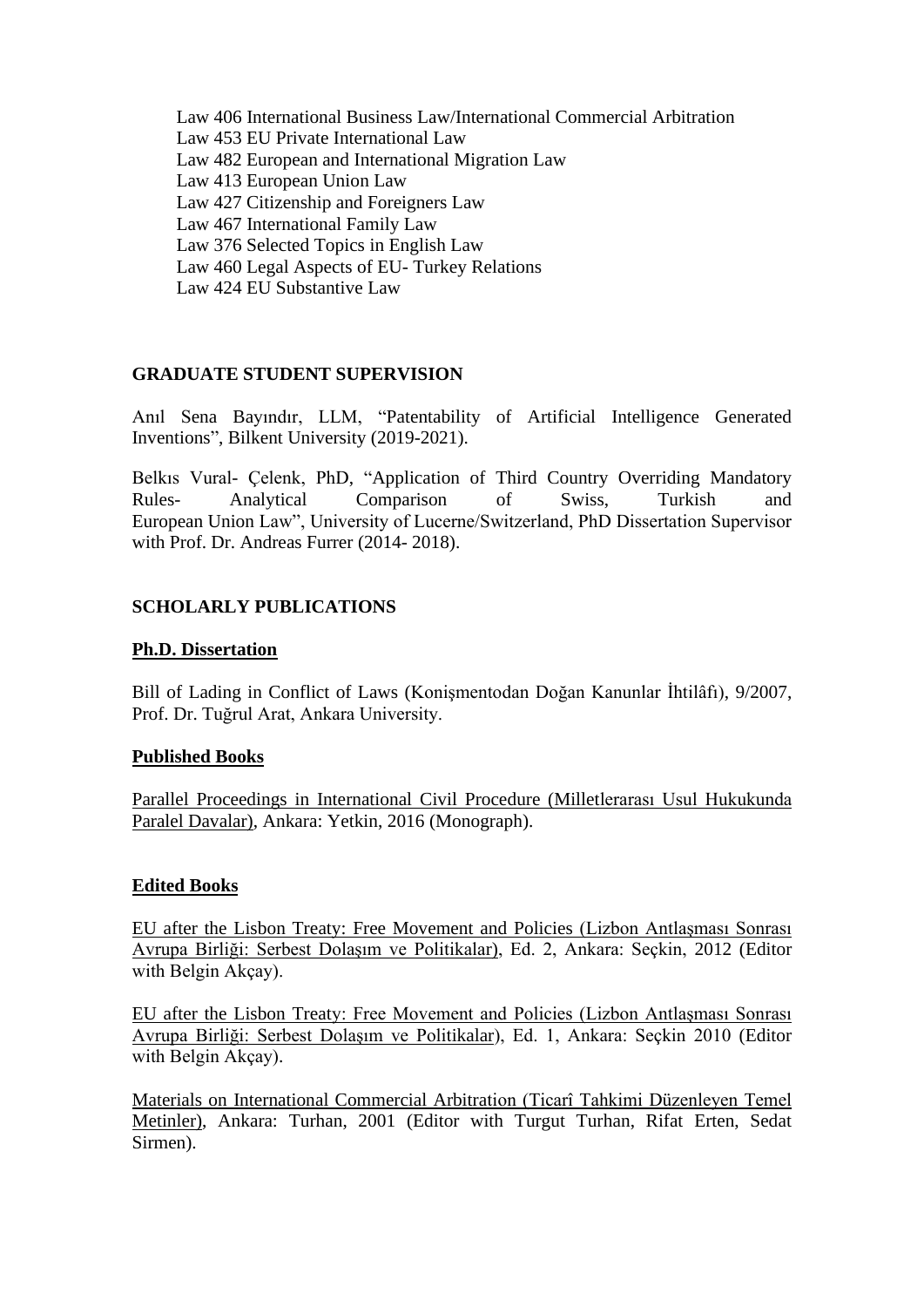## **Chapters in books or monographs**

"SDG 5- Gender Equality" in The Private Side of Transforming the World-UN Sustainable Development Goals 2030 and the Role of Private International Law (Ed.(s) Ralph Michaels, Hans Van Loon, Veronica Ruiz Abou-Nigm), Intersentia 2021, pp. 159-188.

"Conflict of Laws (Kanunlar İhtilâfı Hukuku)*"* in International Business Law (Uluslararası Ticaret Hukuku) (Ed.: Rifat ERTEN), Eskişehir 2018, pp. 120- 141.

"Conflict of Laws (Kanunlar İhtilâfı Hukuku)*"* in International Business Law (Uluslararası Ticaret Hukuku) (Ed.: Rifat ERTEN), Eskişehir 2016, pp. 120- 141.

"Legal Migration and Integration of Third Country Nationals (Yasal Göç ve Üçüncü Ülke Vatandaşlarının Entegrasyonu)" in EU after the Lisbon Treaty: Free Movement and Policies (Eds.: Belgin Akçay/ Gülüm Özçelik), Ed. 2, Ankara: Seçkin, 2012, pp. 401-446.

"Legal Migration and Integration of Third Country Nationals (Yasal Göç ve Üçüncü Ülke Vatandaşlarının Entegrasyonu)" in EU after the Lisbon Treaty: Free Movement and Policies (Eds.: Belgin Akçay/ Gülüm Özçelik), Ankara: Seçkin 2010, pp. 401-446.

"The Institutional Structure of the EU and the Treaty of Lisbon", in Contemporary Problems and Developments in the EU (Avrupa Birliğinin Güncel Sorunları ve Gelişmeler) (Eds.: Belgin Akçay, Sevilay Kahraman, Sanem Baykal), Ankara 2008, pp. 203-234.

## **Articles in refereed journals**

- "Use of AI-Based Technologies in International Commercial Arbitration", 2021, Vol. 12, No. 1, <https://ejlt.org/index.php/ejlt/article/view/814> (with Ş. Barış Özçelik)
- "The Fork in the Road Clauses in ICSID Arbitral Awards (ICSID Hakem Kararlarında "Yol Ayrımı" ("Fork in the Road") Kayıtları)", Milletlerarası Hukuk ve Milletlerarası Özel Hukuk Bülteni, 2020, Vol. 40, I. 1, pp. 497-518.
- "Critical analysis of recent Turkish legislation on the registration of foreign divorce decisions", Netherlands International Privaatrecht, 2019, Vol. 37, I. 2, pp. 398- 411.
- "International Lis Pendens as a Contemporary Problem of Turkish International Civil Procedure", Yearbook of Private International Law, 2016/ 2017, Vol. 18, pp. 393-422.
- "Resolving the Positive Conflicts of Nationality in Conflict of Laws and Assessment of Articles 4 (1)(b) and (c) of the Turkish Code on Private International Law and International Civil Procedure (Kanunlar İhtilâfı Hukukunda Olumlu Vatandaşlık İhtilâflarının Çözümü ve MÖHUK m. 4 (1) (b) ve (c) Hükümlerinin Değerlendirilmesi)", Gazi Üniversitesi Hukuk Fakültesi Dergisi, 2015, Vol. 19, I. 1, pp. 77- 116.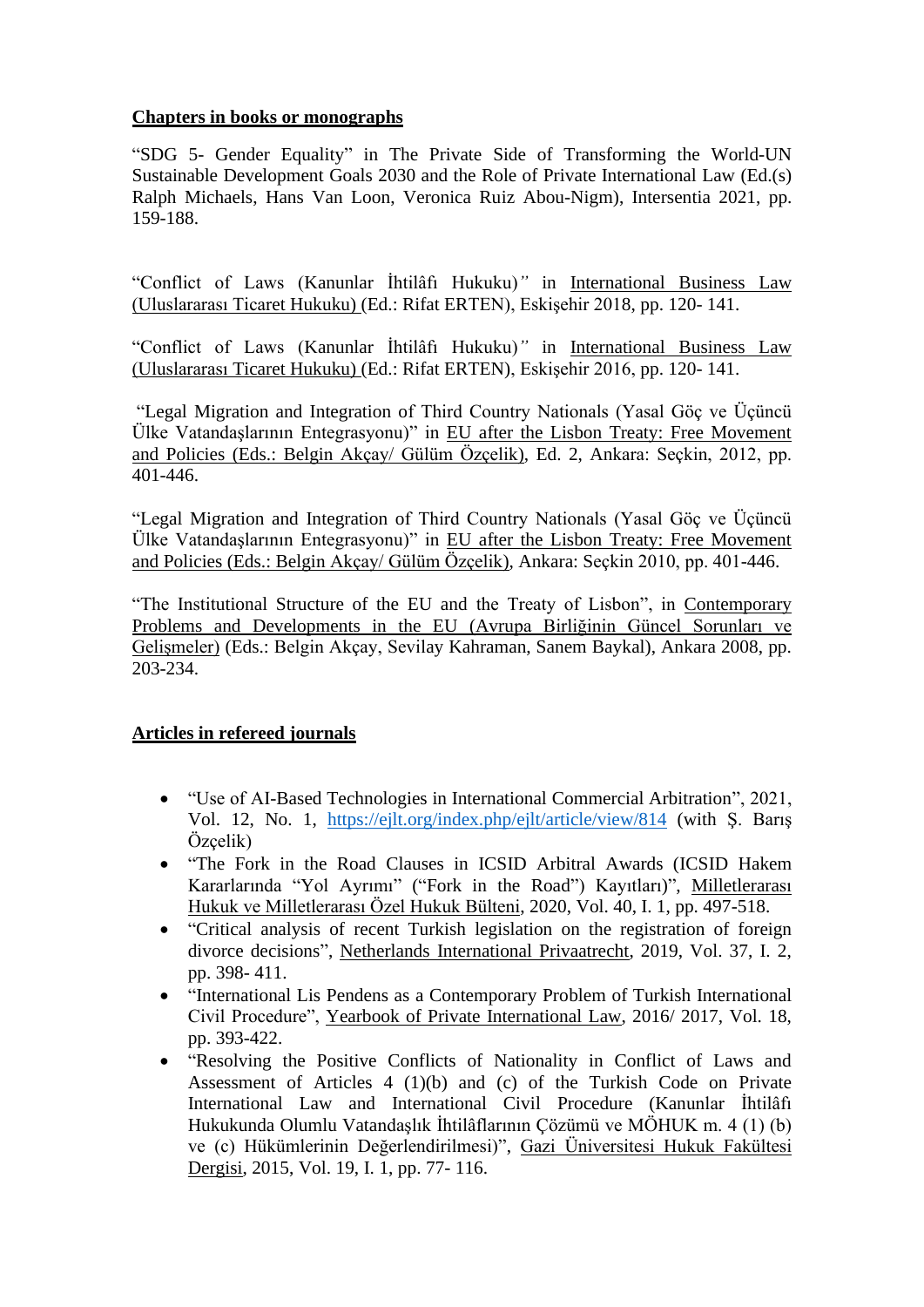- "Protection of Consumers under the Brussels I Regulation (Brüksel I Tüzüğü Hükümleri Uyarınca Tüketicinin Korunması)", Legal Hukuk Dergisi, in Collected Essays for the Honour of Prof. Dr. Rona Aybay, 2014, Vol. I, pp. 527- 558.
- "Determination of International Jurisdiction of Turkish Courts Over Disputes Arising from Consumer Contracts Involving Foreign Elements (Yabancı Unsurlu Tüketici Sözleşmelerinden Doğan Uyuşmazlıklarda Türk Mahkemelerinin Milletlerarası Yetkisinin Tayini)", Ankara Üniversitesi Hukuk Fakültesi Dergisi, 2014, pp. 833-878.
- "Deportation of Foreigners from Turkey under the Foreigners and International Protection Act (Yabancılar ve Uluslararası Koruma Kanunu Hükümleri Uyarınca Yabancıların Türkiye'den Sınır Dışı Edilmesi)", Türkiye Barolar Birliği Dergisi, September-October 2013, I. 108, pp. 211-258.
- "The Law Applicable to Divorce and Legal Seperation under the Rome III Regulation (Roma III Tüzüğü Uyarınca Boşanma ve Ayrılığa Uygulanacak Hukuk)", Ankara Üniversitesi Hukuk Fakültesi Dergisi, 2012, Vol. 61, I. 2, pp. 505-539.
- "EC Membership to the Hague Conference of Private International Law (Avrupa Topluluğunun La Haye Milletlerarası Özel Hukuk Konferansına Üyeliği)", Ankara Üniversitesi Hukuk Fakültesi Dergisi, 2008, Vol. 57, No. 3, pp. 133-165.
- "Competence of the European Community to Conclude International Agreements in the Field of Private International Law and Opinion C-01/03 of 7 February 2006 of the Court of Justice of the European Communities (Avrupa Topluluğunun Milletlerarası Özel Hukuk Alanında Uluslararası Anlaşma Yapma Yetkisi ve C-01/03 Sayılı ve 7 Şubat 2006 Tarihli Avrupa Toplulukları Adalet Divanı Görüşü)", Ankara Üniversitesi Hukuk Fakültesi Dergisi, 2008, C. 57,S. 2, pp.17- 51.
- "The Law Applicable on the Right of Property of the Moveables under the Bills of Lading", Ankara Barosu Dergisi, 2008, No. 2, pp. 57- 73.
- "Harmonization of Private International Law At Different Levels: Communitarization v. International Harmonization", European Journal of Law Reform, 2004, Vol. 5, I. 1 /2, pp. 127-173.
- "Forum Contractus and Article 5(1) of the Brussels I Regulation", Journal of International Commercial Law, 2004, Vol. 2, I. 3, pp.401-409.

# **Articles in non-refereed or general journals**

- "Obligation of Foreigners' Regarding Security for Costs under Article 48 of the Act on Private International Law and International Procedure", Symposium on the Act on Private International Law and International Procedure on its 10th Anniversary (Ed.: Feriha Bilge TANRIBİLİR/ Gülce Gümüşlü TUNÇAĞIL), Ankara 2018.
- "Decision C-187/10 of 29 September 2011on Barış Ünal Regarding Free Movement of Turkish Workers (Türk İşçilerinin AB Üyesi Ülkelerde Serbest Dolaşımlarına İlişkin 29 Eylül 2011 tarih ve C- 187/10 sayılı Barış Ünal Kararı", Prof. Dr. Ramazan Arslan'a Armağan, Ankara: Yetkin 2015, pp. 341- 348.
- "Application of the Council Regulation (EC) No 44/2001 of 22 December 2000 on jurisdiction and the recognition and enforcement of judgments in civil and